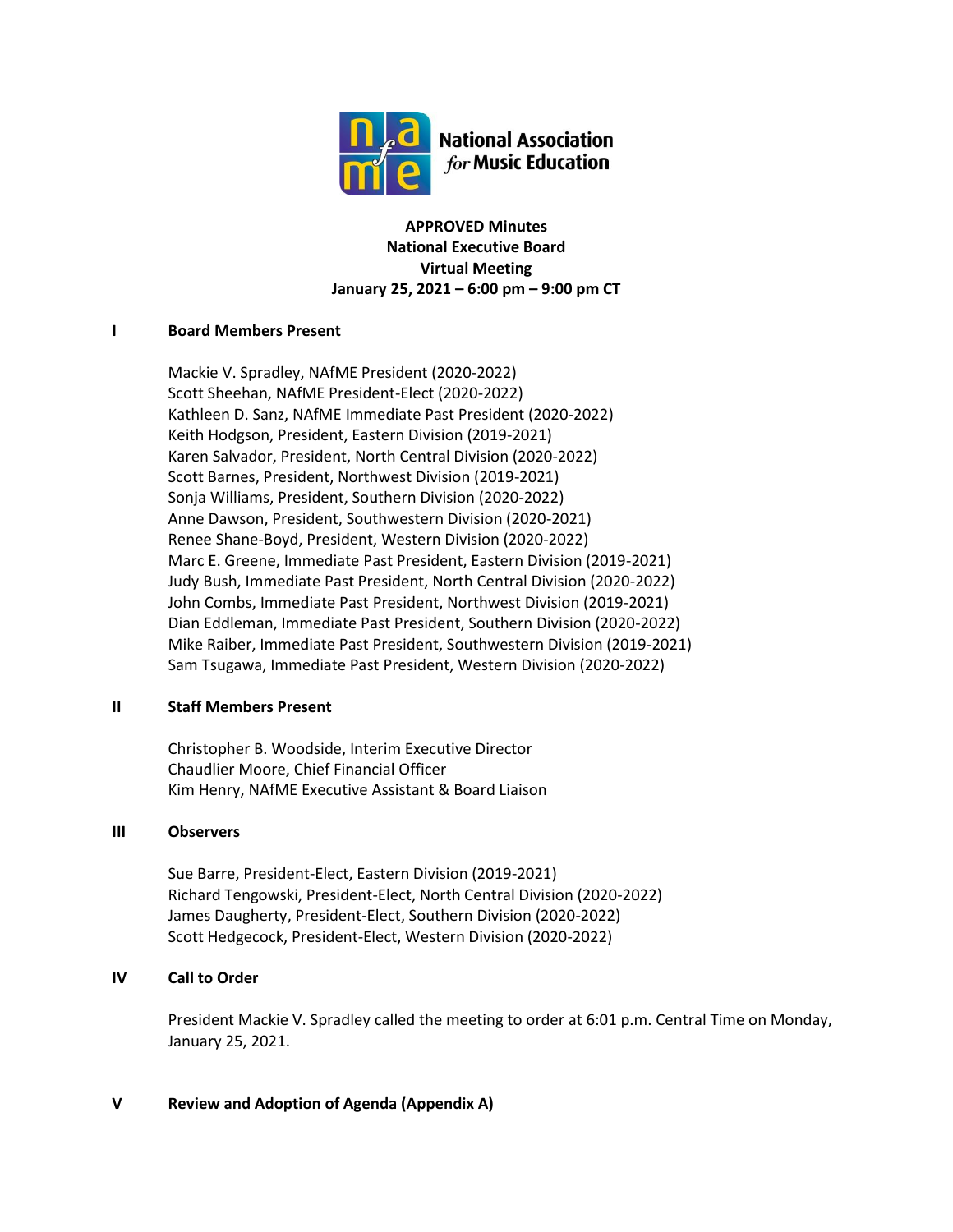*IT WAS MOVED BY GREENE, SECONDED BY BARNES, AND CARRIED UNANIMOUSLY TO ADOPT THE AGENDA, INCLUDING THE CONSENT AGENDA, WITH FLEXIBILITY AS DIRECTED BY THE PRESIDENT:*

• *CONFIRMED APPROVAL OF THE NAFME MINUTES OF THE DEC. 15, 2020 NEB MEETING*

#### **VI Reports**

#### **A Report of Chair, Executive Committee**

President Spradley requested Chief Financial Officer, Chaudlier Moore, provide a financial report to the board. Mr. Moore provided a summary analysis of actuals vs budget month to date and year to date. December 2020 MTD numbers revealed there has been a nearly 50% overall decline in the number of members joining or renewing NAfME during the same prior year period. Our assumptions attributed this drop off to the COVID-19 pandemic situation affecting teachers' desire and/or ability to join or renew. And Collegiates may have headed home early (in November) for winter break and may not return until the new year. YTD, there has been a nearly 30% overall decline in the number of members joining or renewing NAfME. The membership revenue budget approved by the NEB accounted for a 30% drop in membership join/renews for the fiscal year. The board inquired about reimbursements to the MEAs for memberships and how frequently reimbursements were sent to the MEAs, as well as how those payments are accounted for between NAfME and the MEAs. Mr. Moore noted payments are made monthly and an accounting of each member payment accompanies the payments to the MEAs.

Mr. Moore provided an update to the board on the request for a line of credit with NAfME's bank, Bank of America (BoA), supported by NAfME's investment firm, Merrill Lynch. BoA has approved a \$2M line of credit for one year. Through discussions with Merrill Lynch, BoA, and NAfME's legal counsel, the paperwork is being finalized. The documents will be sent to the board for a review period before the next board meeting. Staff will have representatives from Merrill Lynch, BoA, and NAfME's legal counsel at the next meeting of the board to answer any remaining questions and discuss next steps.

President Spradley requested Mr. Woodside provide a report on the January 2020 Former Member Survey to the board. The survey is currently open. Mr. Woodside reviewed the early responses from the survey which break down into two categories: currently cannot afford to be a member and will not renew membership until the pandemic passes. Mr. Woodside noted this was a small sample size, but it was important to note to date this is what is being reported by members. Mr. Woodside reported staff continues to retain and recruit members at every opportunity, make the join/renew process easier for members, work to promote MEA conferences, continue pursuing renewal notices and "hot leads", and begin work on the percentage based membership growth dialogue with MEAs. The board requested information on the drop in Tri-M chapters. Mr. Woodside noted the annual renewal cycle, as well as the ongoing pandemic as factors for the drop in this membership category. Staff continues to work on outreach to this membership group.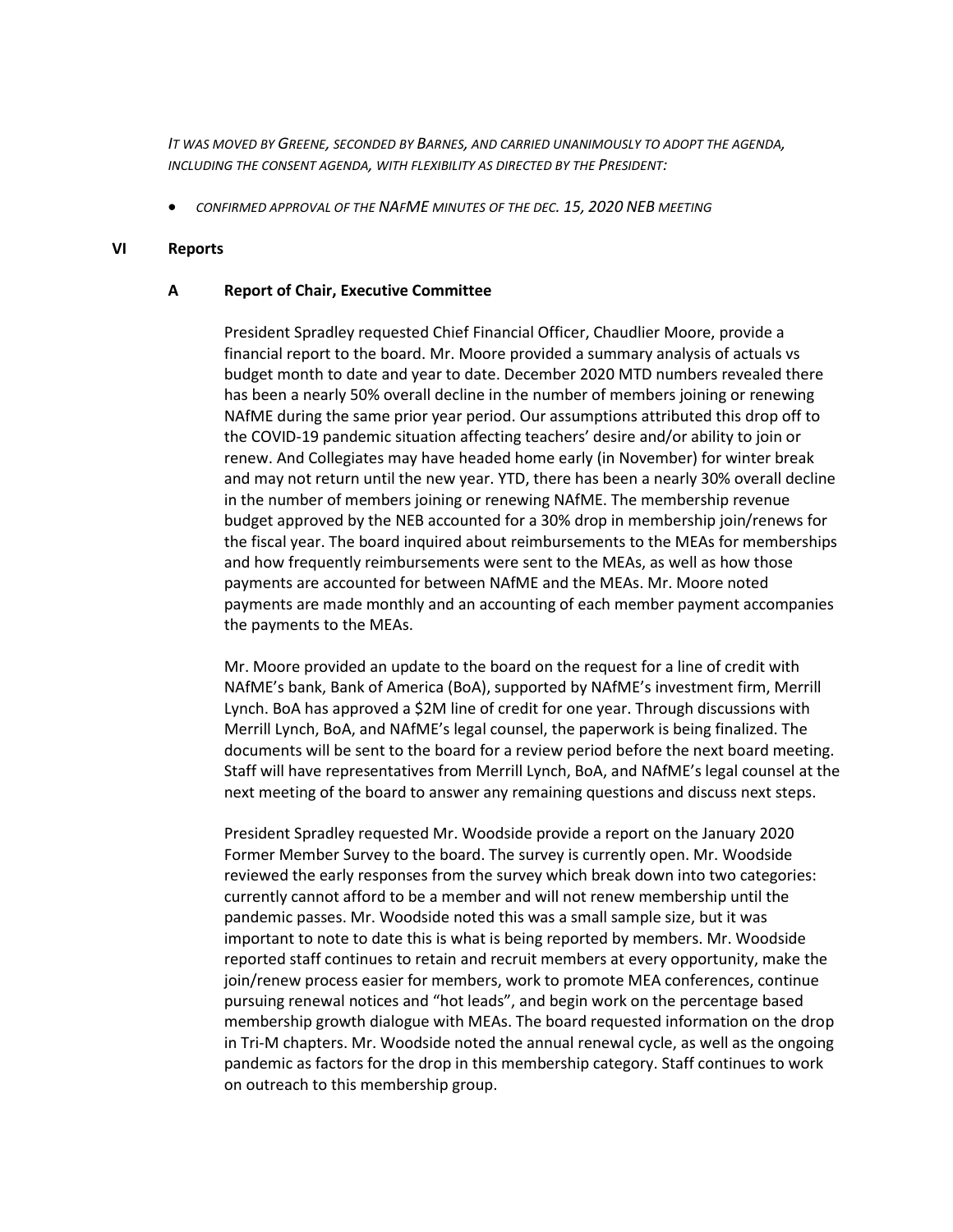President Spradley requested Mr. Woodside update the board on the appointments to the Audit Committee following discussions by the Finance Committee in preparation for the fiscal year 2019-2020 audit .

*IT WAS MOVED BY RAIBER, SECONDED BY WILLIAMS, AND CARRIED UNANIMOUSLY TO APPROVE NAMES SUBMITTED FOR THE AUDIT COMMITTEE:*

- o *SCOTT BARNES, NORTHWEST DIVISION PRESIDENT*
- o *DIAN EDDLEMAN, SOUTHERN DIVISION IMMEDIATE PAST PRESIDENT*
- o *JULIE COHEN THEOBALD, EXECUTIVE DIRECTOR, EDUCATIONAL THEATRE ASSOCIATION*

President Spradley reviewed the NEB Liaison assignment chart with the board. The board will receive a copy of the chart for their review and input following this board meeting. Staff will update the board as assignments are filled.

#### **B Report of Chair, Professional Development Committee (PDC)**

President Spradley asked ANHE Chair Scott Sheehan to provide a report to the board on the All National Honor Ensembles (ANHE). Mr. Sheehan noted the virtual event was a great success per the students, conductors, clinicians, and sponsors who participated in the event. Mr. Sheehan expressed thanks to the board for their support during the process, and staff for their work on the first virtual ANHE. The college fair portion of the event was the most successful one to date, based on number of participants and feedback from the colleges and students.

Chair Keith Hodgson provided an update to the board on the work of the PDC. The PDC finalized content for the upcoming February 2021 NAfME Music Research and Teacher Education Conference and continues to work on content for the Eastern Division 2021 Conference. The PDC will work with the Societies and Councils Chairs on the National Federation of State High School Associations (NFHS) fall 2021 instructional resources. The PDC continues their work on the MEA mentoring program, composition competitions, a review of past webinars, and NAfME Academy updates and access. There is a promotional plan underway to highlight the members and work of the PDC and the Equity Committee.

### **A Report of Chair, Executive Committee (con't.)**

President Spradley provided the board with a review of NAfME Codified Policies I.J.001 "Nominations President-Elect, National and Division" and I.J.002 "Conduct of Elections". President Spradley noted the feedback of the Equity Committee and the Executive Committee in the review of these documents with the board. President Spradley outlined the need for a policy variance for this current one-year cycle that would be applied to the criteria stipulated in policy for an individual who has served on the National Executive Board, and for the criteria that at least one member of the National Nominating Committee shall be carried over from the previous nominating committee, only once.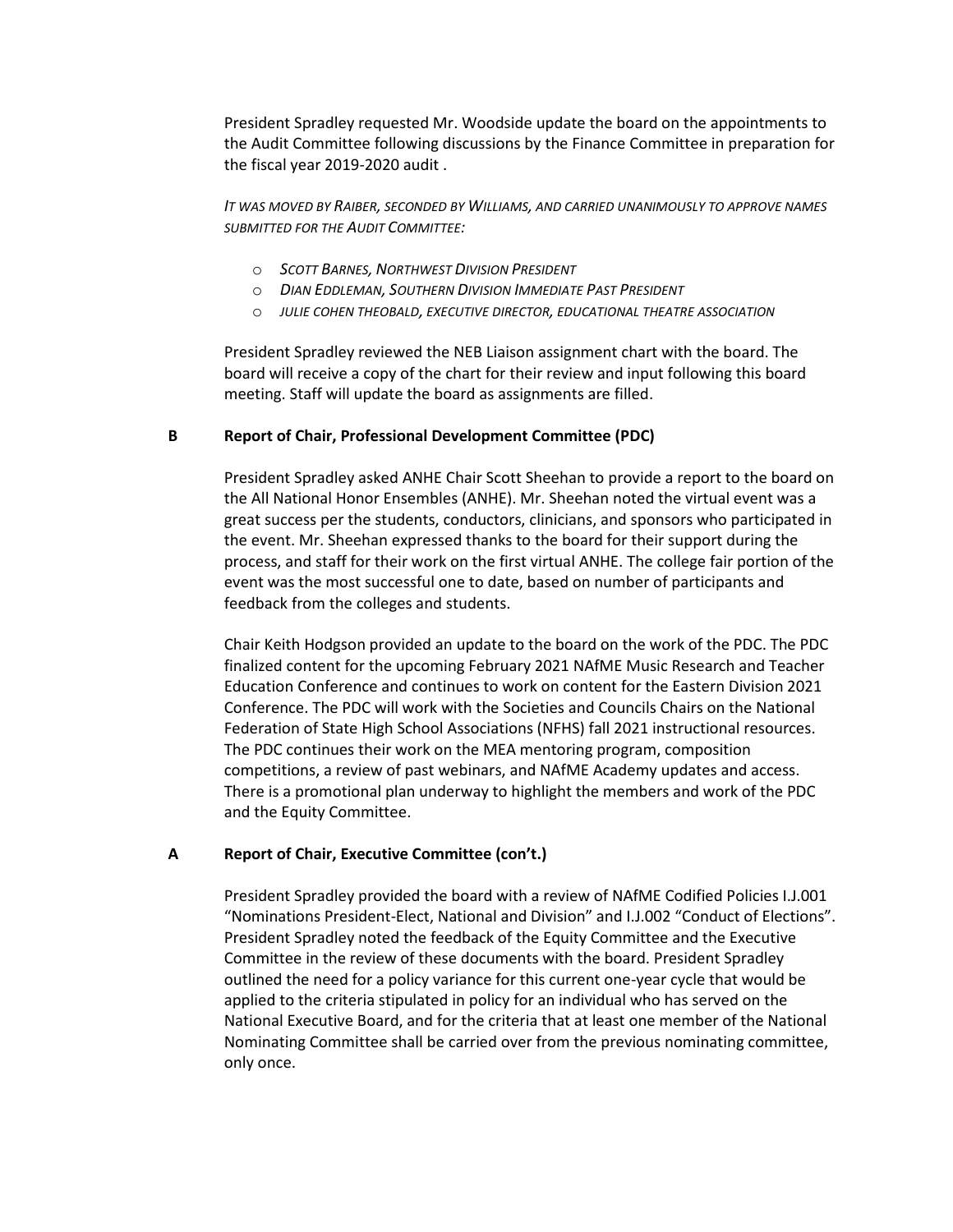*IT WAS MOVED BY SHEEHAN, SECONDED BY BARNES, AND CARRIED UNANIMOUSLY TO APPROVE A ONE-CYCLE VARIANCE TO POLICY I.J.001 NOMINATIONS PRESIDENT-ELECT, NATIONAL AND DIVISION, IN ORDER TO ENSURE THE APPOINTMENT OF A NATIONAL NOMINATING COMMITTEE THROUGH THE LENS OF EQUITY.*

#### **VII Executive Session**

*WITHOUT OBJECTION, IT WAS CARRIED UNANIMOUSLY TO GO INTO EXECUTIVE SESSION AT 7:39 P.M.*

*WITHOUT OBJECTION, IT WAS CARRIED UNANIMOUSLY TO RETURN TO REGULAR SESSION AT 8:28 P.M.*

Observers were excused from executive session at 7:39pm and invited to return to the regular session at 8:28pm.

The Board returned from Executive Session and reported out that it had discussed personnel, and program development issues.

The National Executive Board went back into regular session at 8:28 p.m.

#### **VI Reports (con't.)**

#### **C Report on NAfME Elections**

President Spradley reviewed for the board the work of the Equity Committee in relation to the National Nominating Committee candidates submitted by the Division Presidents on December 15, 2020. The Equity Committee has met on many occasions and had discussions in order to provide feedback to the Executive Committee to be presented to the board for final consideration and approval of the slate of National Nominating Committee members.

*IT WAS MOVED BY HODGSON, SECONDED BY BUSH, AND CARRIED UNANIMOUSLY TO APPROVE THE FOLLOWING INDIVIDUALS TO THE NATIONAL NOMINATING COMMITTEE:*

- o *JARED CASSEDY, NEW HAMPSHIRE, EASTERN DIVISION*
- o *JEFF MOUNT, NEBRASKA, NORTH CENTRAL DIVISION*
- o *MARIO BROWN, WASHINGTON, NORTHWEST DIVISION*
- o *DOUG OWENS, VIRGINIA, SOUTHERN DIVISION*
- o *JACQUELINE HENNINGER, TEXAS, SOUTHWESTERN DIVISION*
- o *ANGELA HOLMES, CALIFORNIA, WESTERN DIVISION*

#### **VIII Old Business**

#### **A National Assembly 2022-2024**

President Spradley led a discussion with the board about the National Assembly 2022 inperson hotel contract. President Spradley asked Mr. Chaudlier Moore, NAfME Chief Financial Officer, to review the details of the contract for the board. Mr. Moore confirmed the contractual obligations for the event. Staff was asked to begin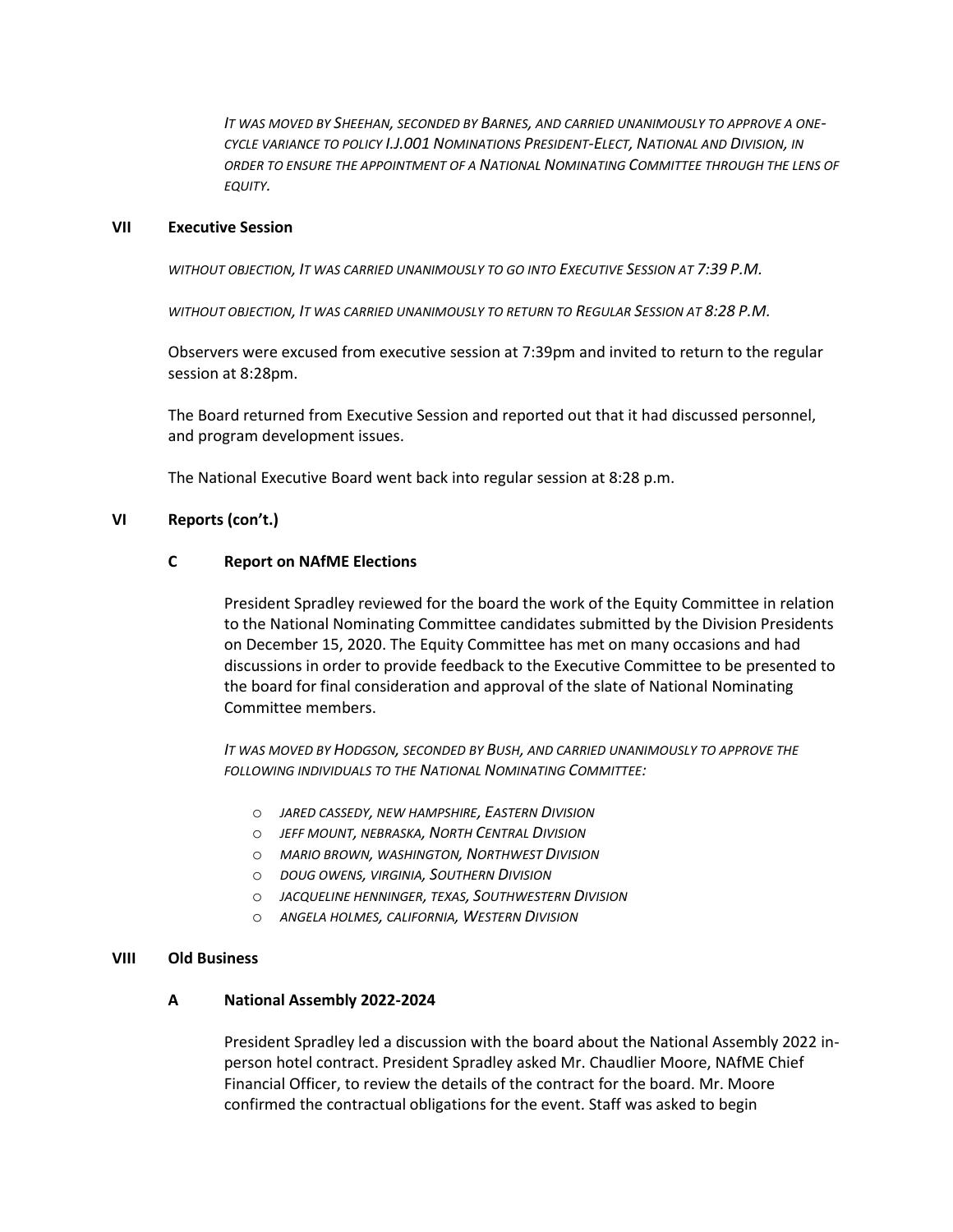negotiations with the conference hotel to determine if there was an opportunity to adjust the contractual obligations due to the COVID-19 global pandemic.

### **IX New Business**

## **A 2021 Fall Division Meeting Dates**

President Spradley led the discussion with the board on the 2021 Fall Division Board Meetings. The board determined they would check with their colleagues and report back the consensus on if they were leaning towards virtual or in-person meetings. President Spradley requested the Division Presidents consider virtual meetings in order to mitigate liability to the organization during the global pandemic. The Division Presidents will keep staff informed as they finalize dates. Staff will work with any Division Presidents that may need assistance with contracts.

### **X Adjournment**

*IT WAS MOVED BY SALVADOR, SECONDED BY HODGSON, AND CARRIED UNANIMOUSLY TO ADJOURN THE NATIONAL EXECUTIVE BOARD MEETING ON MONDAY, JANUARY 25, 2021 AT 9:06 P.M. CENTRAL TIME.*